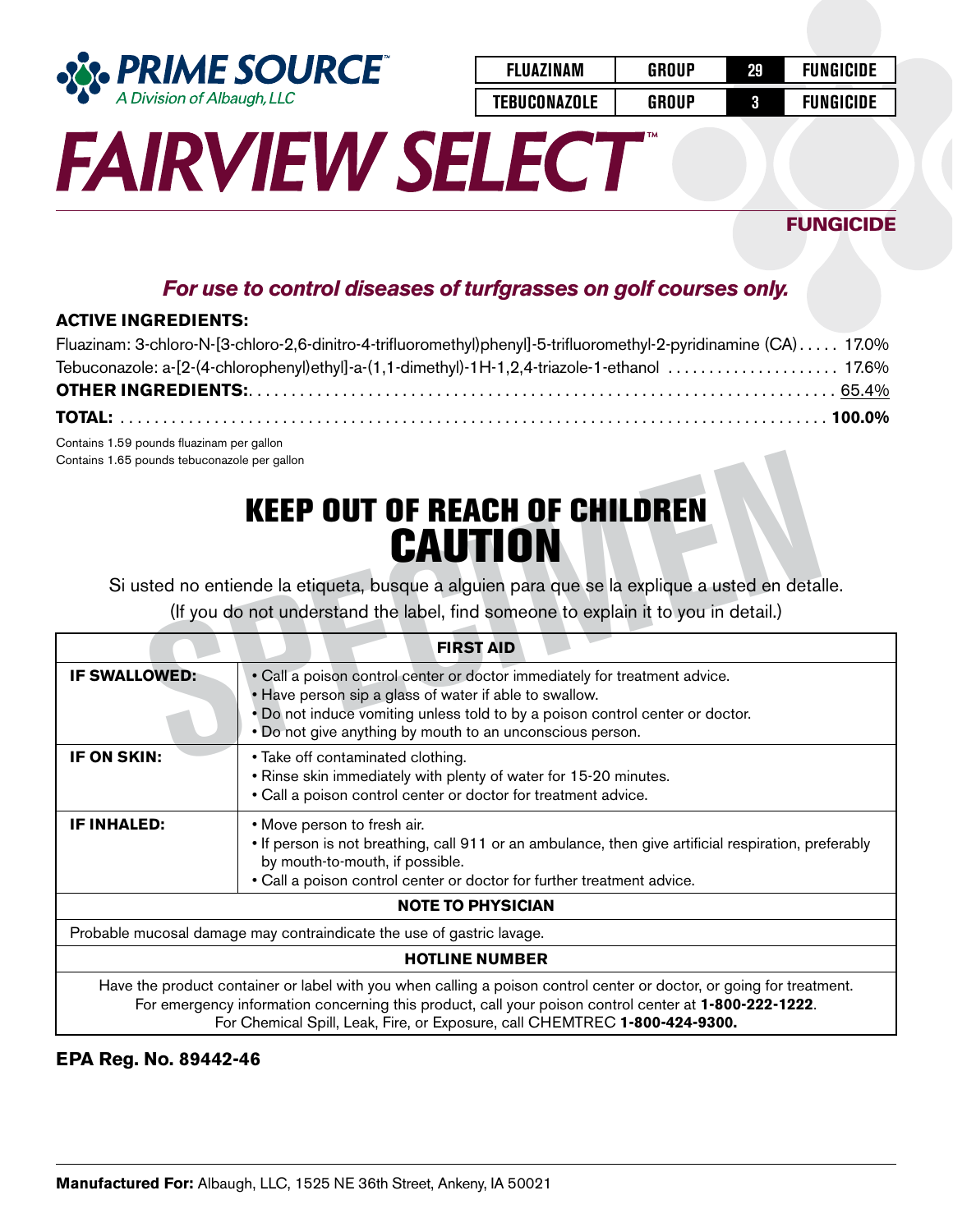

## **FUNGICIDE**

### **PRECAUTIONARY STATEMENTS**

#### **HAZARDS TO HUMANS AND DOMESTIC ANIMALS**

**CAUTION:** Harmful if swallowed. Harmful if absorbed through skin. Avoid contact with skin, eyes, or clothing. Prolonged or frequently repeated skin contact may cause allergic reactions in some individuals. Wash thoroughly with soap and water after handling and before eating, drinking, chewing gum, using tobacco, or using the toilet. Remove contaminated clothing and wash before use.

#### **PERSONAL PROTECTIVE EQUIPMENT (PPE)**

#### **Applicators and other handlers must wear:**

- Long-sleeved shirt, long pants
- Chemical-resistant gloves made of any waterproof material
- Chemical resistant footwear and socks

Discard clothing and other absorbent materials that have been drenched or heavily contaminated with this product's concentrate. **DO NOT** reuse them. Follow manufacturer's instructions for cleaning/maintaining PPE. If no such instructions for washables exist, use detergent and hot water. Keep and wash PPE separately from other laundry.

#### **ENGINEERING CONTROLS**

When handlers use closed systems, or enclosed cabs, in a manner that meets the requirements listed in the Worker Protection Standard (WPS) for agricultural pesticides [40 CFR 170.240(d)(4-6)], the handler PPE requirements may be reduced or modified as specified in the WPS.

**IMPORTANT:** When reduced PPE is worn because a closed system is being used, handlers must be provided all PPE specified above for "applicators and other handlers" and have such PPE immediately available for use in an emergency, including a spill or equipment break down. DO NOT allow contact between contaminated sprayer parts and unprotected skin. Ensure sprayer is washed down daily.

#### **USER SAFETY RECOMMENDATIONS**

#### **Users should:**

• Remove clothing/PPE immediately if pesticide gets inside. Then wash thoroughly and put on clean clothing.

• Remove PPE immediately after handling this product. Wash the outside of gloves before removing. As soon as possible, wash thoroughly and change into clean clothing.

#### **ENVIRONMENTAL HAZARDS**

This product is toxic to fish and aquatic invertebrates. **DO NOT** apply directly to water, to areas where surface water is present, or to intertidal areas below the mean high water mark. **DO NOT** contaminate water when disposing of equipment washwater or rinsate. **DO NOT** apply when weather conditions favor drift from treated areas. Runoff and drift from treated areas may be hazardous to aquatic organisms in neighboring areas.

Groundwater Advisory: Tebuconazole is known to leach through soil into ground under certain conditions as a result of label use. Use of this chemical in areas where soils are permeable, particularly where the water table is shallow, may result in groundwater contamination.

**Surface Water Advisory:** This product may contaminate water through drift of spray in wind. This product has a high potential for runoff for several months or more after application. Poorly draining soils and soils with shallow water tables are more prone to runoff that contains this product. **DO NOT** cultivate within 25 feet of permanent water bodies (lakes, reservoirs, rivers, permanent streams, marshes or natural ponds, and estuaries) so as to allow growth of a vegetative filter strip. Runoff of this product will be reduced by avoiding applications when rainfall is forecasted within 48 hours.

#### **PHYSICAL CHEMICAL HAZARDS**

**DO NOT** mix or allow coming in contact with oxidizing agents. Hazardous chemical reaction may occur.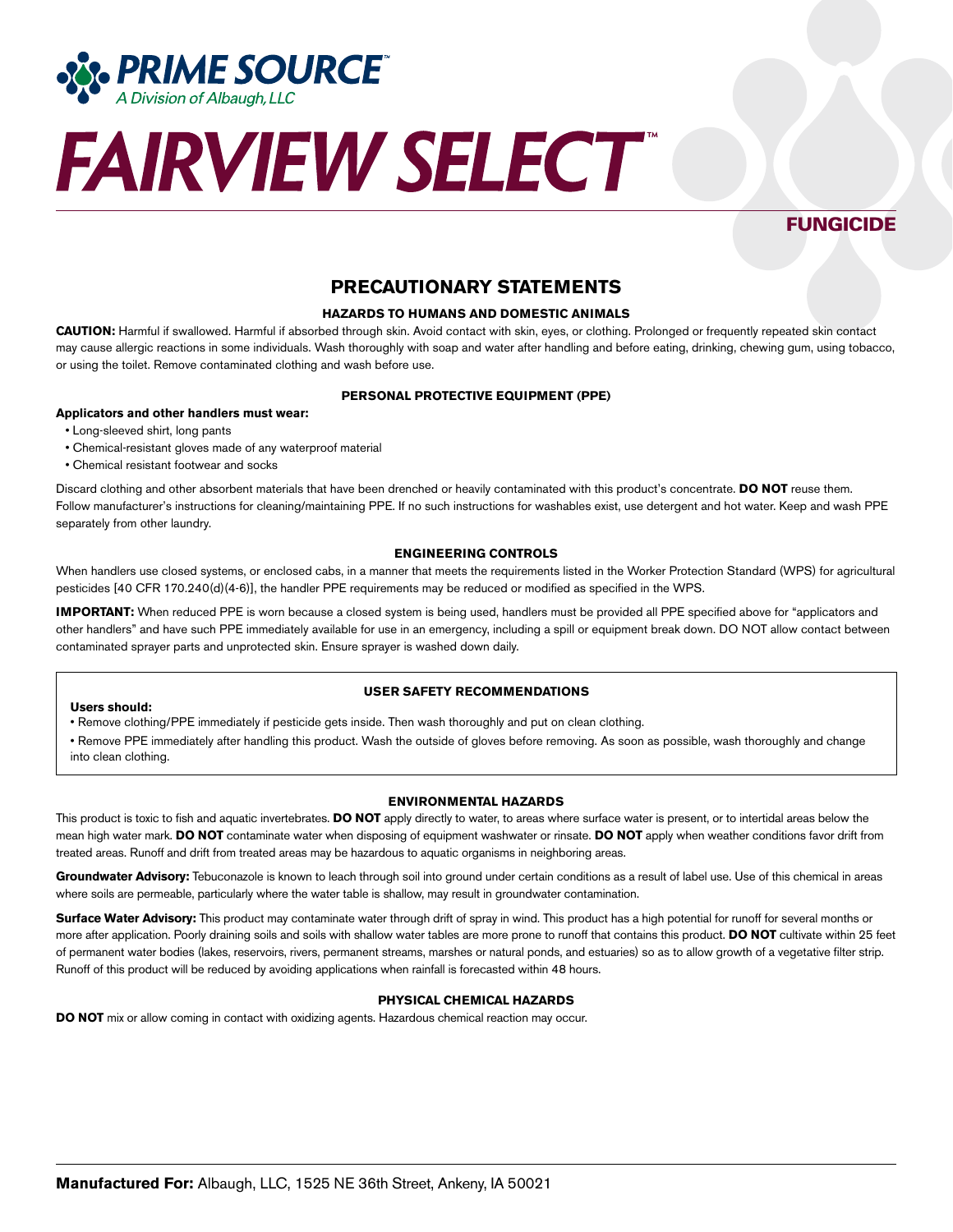

## **FUNGICIDE**

### **DIRECTIONS FOR USE**

It is a violation of Federal law to use this product in a manner inconsistent with its labeling. Failure to follow the use directions and precautions on this label may result in turf injury, poor disease control, and/or illegal residues. **DO NOT** apply this product in a way that will contact workers or other persons, either directly or through drift. Only protected handlers may be in the area during application. For any requirements specific to your State or Tribe, consult the State or Tribal agency responsible for pesticide regulation.

#### **NON-AGRICULTURAL USE REQUIREMENTS**

The requirements in this box apply to uses of this product that are NOT within the scope of the Worker Protection Standard for agricultural pesticides (40 CFR Part 170). The WPS applies when this product is used to produce agricultural plants on farms, forests, nurseries, or greenhouses. Turfgrasses on golf courses are not within the scope of the Worker Protection Standard.

**Do not** enter treated areas until sprays have dried.

#### **PRODUCT INFORMATION**

This product is a broad-spectrum fungicide for use to control diseases of turfgrasses on golf courses only.

This product may be applied with all types of spray equipment normally used for ground applications on golf courses. Apply this product in sufficient water to obtain adequate uniform coverage of the turf. Apply in a minimum spray volume of 40 gals. of water per acre up to 132 gals. of water per acre.

#### **USE RESTRICTIONS:**

- For use on golf course turf only.
- **DO NOT** apply this product to home lawns (turf) or any other residential turf or sod farms.
- **DO NOT** apply this product by aerial application.
- **DO NOT** apply this product through any irrigation system.
- **DO NOT** apply this product within 25 feet of permanent water bodies including lakes, reservoirs, rivers, permanent streams, marshes or natural ponds, and estuaries.
- **DO NOT** apply this product within 100 feet of any water bodies that connect with any off-site water bodies including a freshwater lake, pond, river, stream or wetland in the State of New York.
- **DO NOT** apply this product when the wind direction is toward aquatic areas to minimize drift to these areas.
- **DO NOT** cultivate within 10 feet of an aquatic area to allow growth of a vegetative strip.
- **DO NOT** use clippings for animal feed.
- **DO NOT** apply more than 1.3 fl. oz./1,000 sq. ft. (57 fl. oz. per acre) (0.708 lb. a.i./A fluazinam) (0.735 lb. a.i./A tebuconazole) in a single application.
- **DO NOT** apply more than six (6) applications at 1.3 fl. oz./1,000 sq. ft. (57 fl. oz. per acre) (0.708 lb. a.i./A fluazinam) (0.735 lb. a.i./A tebuconazole) per year.
- **DO NOT** exceed 7.8 fl. oz./1,000 sq. ft. (2.65 gallons per acre) (4.379 lbs. a.i./A tebuconazole) (4.220 lbs. a.i./A fluazinam) of this product per acre per year.
- **DO NOT** exceed 3.9 fl. oz. of this product per 1,000 sq. ft. (1.33 gals. per acre) (2.189 lbs. a.i./A tebuconazole) (2.110 lbs. a.i./A fluazinam) per year in the State of New York.
- **DO NOT** enter treated areas until sprays have dried.
- Minimum Retreatment Interval time is 14 days.
- Avoiding spray drift at the application site is the responsibility of the applicator. The interaction of many equipment- and weather-related factors determine the potential for spray drift. The applicator is responsible for considering all these factors when making decisions.
- Where states have more stringent regulations, they must be observed.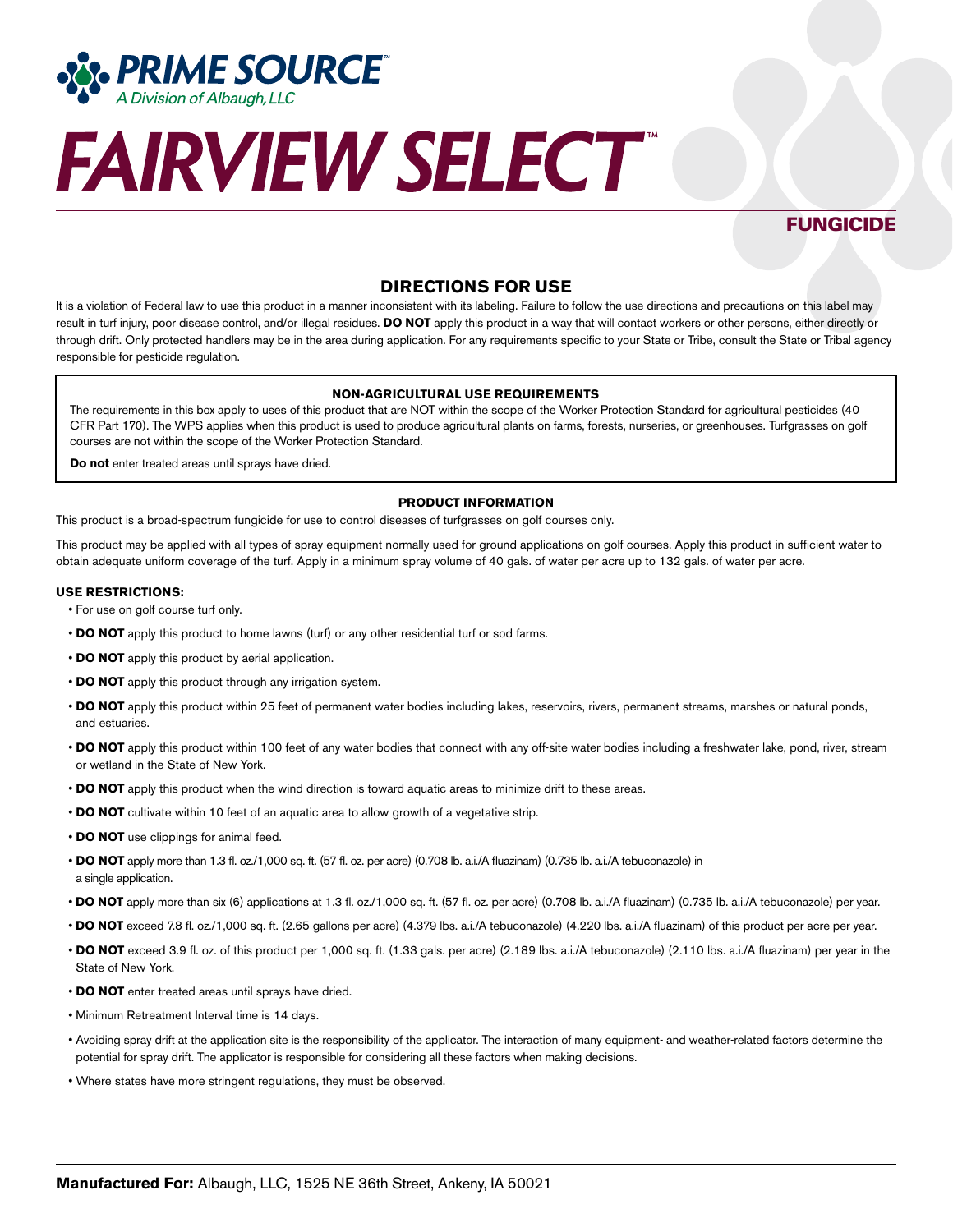

### **FUNGICIDE**

#### **INTEGRATED PEST MANAGEMENT**

This product is an excellent disease control agent when used according to label directions for control of a broad-spectrum of listed plant diseases. This product is for use in programs which are compatible with the principles of Integrated Pest Management (IPM), which may include the use of disease resistant crop varieties, cultural practices, biological control agents, pest scouting and disease forecasting systems aimed at preventing economic pest damage and reducing unnecessary applications of pesticides. Practices known to reduce disease development should be followed. Consult your State Cooperative Extension Service or local agricultural authorities for additional IPM strategies established in your area. This product may be used in State Agricultural Extension advisory (disease forecasting) programs that recommend application timing based on environmental factors which favor disease development.

#### **RESISTANCE MANAGEMENT**

For resistance management, please note that **Fairview Select** contains both Fluazinam and Tebuconazole. Fluazinam is classified in the 2,6-dinitro-anilines chemical class as a 29, respiration inhibitors. Tebuconazole is classified in the triazoles chemical class as a 3, sterol synethesis. Any fungal population may contain individuals naturally resistant to **Fairview Select** and other 29 or 3 fungicides. A gradual or total loss of pest control may occur over time if these fungicides are used repeatedly in the same fields. Appropriate resistance management strategies should be followed.

To delay fungicide resistance, take one or more of the following steps:

- Rotate the use of **Fairview Select** or other 29 or 3 fungicides within a growing season sequence with different groups that control the same pathogens.
- Use tank mixtures with fungicide from a different group that are equally effective on the target pest when such use is permitted. Use at least the minimum application rate as labeled by the manufacturer.
- Adopt an integrated disease management program for fungicide use that includes scouting, uses historical information related to pesticide use, and crop rotation, and which considers host plant resistance, impact of environmental conditions on disease development, disease thresholds, as well as cultural, biological and other chemical control practices.
- Where possible, make use of predictive disease models to effectively time fungicide applications. Note that using predictive models alone is not sufficient to manage resistance.
- Monitor treated fungal populations for resistance development.
- Contact your local extension specialist or certified crop advisor for any additional pesticide resistance management and/or IPM recommendations for specific crops and pathogens.
- For further information or to report suspected resistance contact, Albaugh, LLC at 1-800-247-8013. You can also contact your pesticide distributor or university extension specialist to report resistance.

#### **PLANT SENSITIVITY**

**NOTE TO USER:** Although this product has been evaluated on several turf species with no indication of phytotoxicity, neither the manufacturer nor seller has determined whether or not this product can be used safely on all turf species. The professional user must determine if this product can be used safely prior to commercial use by testing on the type of turf to be treated as specified rates for phytotoxicity.

#### **Ground Applications:**

#### **MANDATORY SPRAY DRIFT**

- Apply with the nozzle height recommended by the manufacturer, but no more than 3 feet above the ground or crop canopy.
- For all applications, applicators are required to use a medium or coarser spray droplet size (ASABE S572.1).
- **DO NOT** apply when wind speeds exceed 10 miles per hour at the application site.
- **DO NOT** apply during temperature inversions.

#### **Boom-less Ground Applications:**

- Applicators are required to use a medium or coarser droplet size (ASABE S572.1) for all applications.
- **DO NOT** apply when wind speeds exceed 10 miles per hour at the application site.
- **DO NOT** apply during temperature inversions.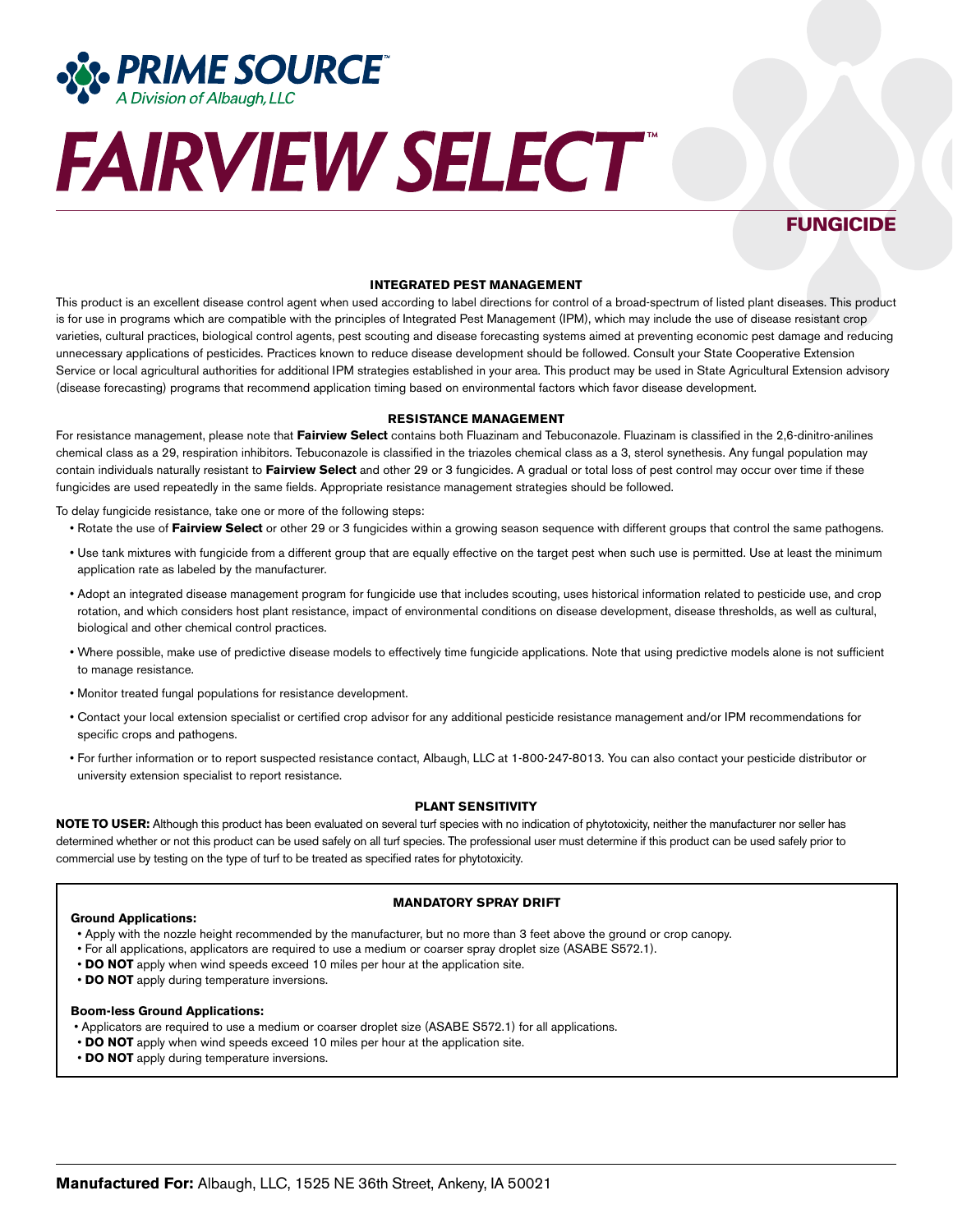

## **FUNGICIDE**

#### **SPRAY DRIFT ADVISORIES**

THE APPLICATOR IS RESPONSIBLE FOR AVOIDING OFF-SITE SPRAY DRIFT. BE AWARE OF NEARBY NON-TARGET SITES AND ENVIRONMENTAL CONDITIONS.

#### **IMPORTANCE OF DROPLET SIZE**

An effective way to reduce spray drift is to apply large droplets. Use the largest droplets that provide target pest control. While applying larger droplets will reduce spray drift, the potential for drift will be greater if applications are made improperly or under unfavorable environmental conditions.

#### **Controlling Droplet Size - Ground Boom**

- **Volume** Increasing the spray volume so that larger droplets are produced will reduce spray drift. Use the highest practical spray volume for the application. If a greater spray volume is needed, consider using a nozzle with a higher flow rate.
- **Pressure** Use the lowest spray pressure recommended for the nozzle to produce the target spray volume and droplet size.
- **Spray Nozzle** Use a spray nozzle that is designed for the intended application. Consider using nozzles designed to reduce drift.

#### **BOOM HEIGHT - Ground Boom**

Use the lowest boom height that is compatible with the spray nozzles that will provide uniform coverage. For ground equipment, the boom should remain level with the crop and have minimal bounce.

#### **SHIELDED SPRAYERS**

Shielding the boom or individual nozzles can reduce spray drift. Consider using shielded sprayers. Verify that the shields are not interfering with the uniform deposition of the spray on the target area.

#### **TEMPERATURE AND HUMIDITY**

When making applications in hot and dry conditions, use larger droplets to reduce effects of evaporation.

#### **TEMPERATURE INVERSIONS**

Drift potential is high during a temperature inversion. Temperature inversions are characterized by increasing temperature with altitude and are common on nights with limited cloud cover and light to no wind. The presence of an inversion can be indicated by ground fog or by the movement of smoke from a ground source or an aircraft smoke generator. Smoke that layers and moves laterally in a concentrated cloud (under low wind conditions) indicates an inversion, while smoke that moves upward and rapidly dissipates indicates good vertical air mixing. Avoid applications during temperature inversions.

#### **WIND**

Drift potential generally increases with wind speed. AVOID APPLICATIONS DURING GUSTY WIND CONDITIONS. Applicators need to be familiar with local wind patterns and terrain that could affect spray drift.

#### **Boom-less Ground Applications:**

Setting nozzles at the lowest effective height will help to reduce the potential for spray drift.

#### **Handheld Technology Applications:**

Take precautions to minimize spray drift.

#### **MIXING AND SPRAYING**

This product can be used effectively in dilute sprays. Thorough, uniform coverage is essential for disease control.

**NOTE:** Slowly invert container several times to assure uniform mixture. Prepare only the amount of spray mixture required for immediate use. Thoroughly clean spray equipment before using this product. Vigorous agitation is necessary for proper dispersal of the product. Maintain maximum agitation throughout the spraying operation. **DO NOT** allow spray mixture to stand overnight or for prolonged periods in the spray tank. Spraying equipment need to be thoroughly cleaned immediately after the application.

**Product Alone:** Fill the spray tank with half of the required amount of water with the agitator running, add this product to the spray tank. Continue agitation while adding the remainder of the water. Begin application of the solution after this product has completely dispersed into the mix water. Maintain agitation until all of the mixture has been applied.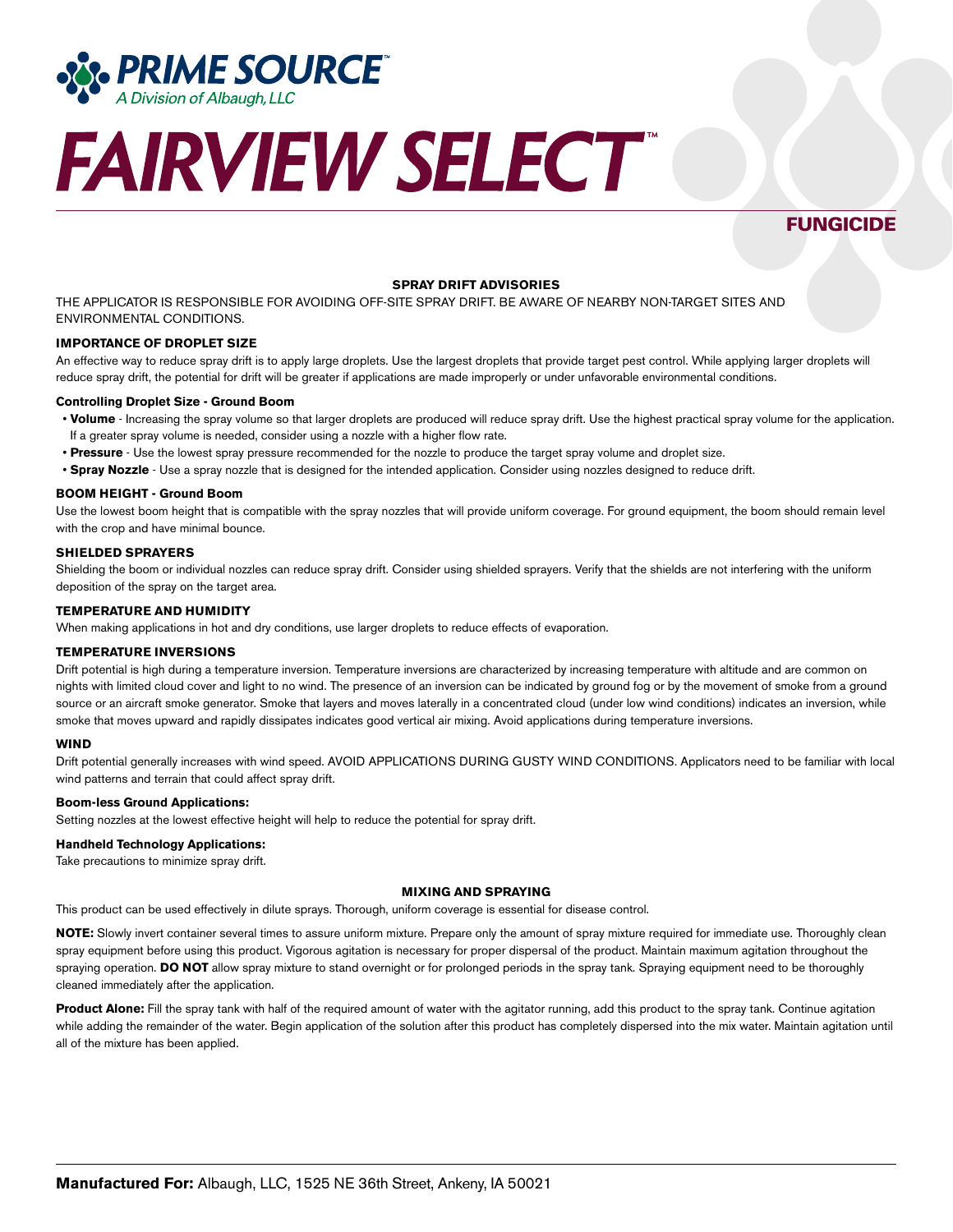

## **FUNGICIDE**

**Tank Mixtures:** It is the pesticide user's responsibility to ensure that all products are registered for the intended use. Read and follow the applicable restrictions and limitations and directions for use on all product labels involved in tank mixing. Users must follow the most restrictive directions for use and precautionary statements of each product in the tank mixture. This product is physically compatible with many products specified for control of diseases, liquid fertilizers, growth regulators, insecticides and biological control products. This product must not be mixed with any product which prohibits such mixing. It is the applicator's responsibility to ensure that the companion product is EPA approved for use on the intended site. Tank mixtures or other applications of products referenced on this label are permitted only in those states in which the referenced products are registered.

This product is generally compatible with the products mentioned above, provided sufficient free water is available for dispersion of all the tank mix products. However, the physical compatibility of this product with tank mix partners need to be evaluated before use. A jar test needs to be conducted with the intended tank-mix products prior to preparation of large volumes. Use the following procedure:

#### **Jar Compatibility Test:**

- 1. Pour the specified proportions of the products into a suitable container of water;
- 2. Mix thoroughly; and
- 3. Allow to stand for 5 minutes.

If the combination remains mixed or can be re-mixed readily, it is considered physically compatible. Any physical incompatibility in the jar test indicates that this product must not be used in the tank mix.

Consult compatibility charts or your local or State agricultural authorities for additional compatibility information.

#### **To Prepare Spray Solution:**

- Add ½ of the required amount of water to the mix/sprayer tank.
- Start the agitator running before adding any tank mix partners.
- Add the tank mix partners in the following order:
	- o Products packaged in water-soluble packaging;
	- o Wettable powders;
	- o Wettable granules (dry flowables);
	- o Liquid flowables (similar to this product);
	- o Liquids; and
	- o Emulsifiable concentrates.
- Always allow each tank mix partner to become fully dispersed before adding the next product.
- Provide sufficient agitation while adding the remainder of the water.
- Maintain agitation until all of the mixture has been applied.
- When using this product in tank mixtures, add all products in water-soluble packaging to the tank before any other tank mix partner, including this product.
- Allow the water-soluble packaging to completely dissolve and the product(s) to completely disperse before adding any other tank mix partner to the tank.
- Use a pump with capacity to maintain the correct rated pressure for the nozzles selected.
- Maintain sufficient agitation to keep mixture in suspension.
- Use a jet agitator, liquid sparge tube, or mechanical paddle for agitation.
- Use screens to prevent nozzles from clogging. Use 50-mesh or coarser screens placed after the tank and before the nozzles. Check nozzle manufacturer's directions.
- For more information on spray equipment and calibration, consult sprayer manufacturers and State specifications/directions.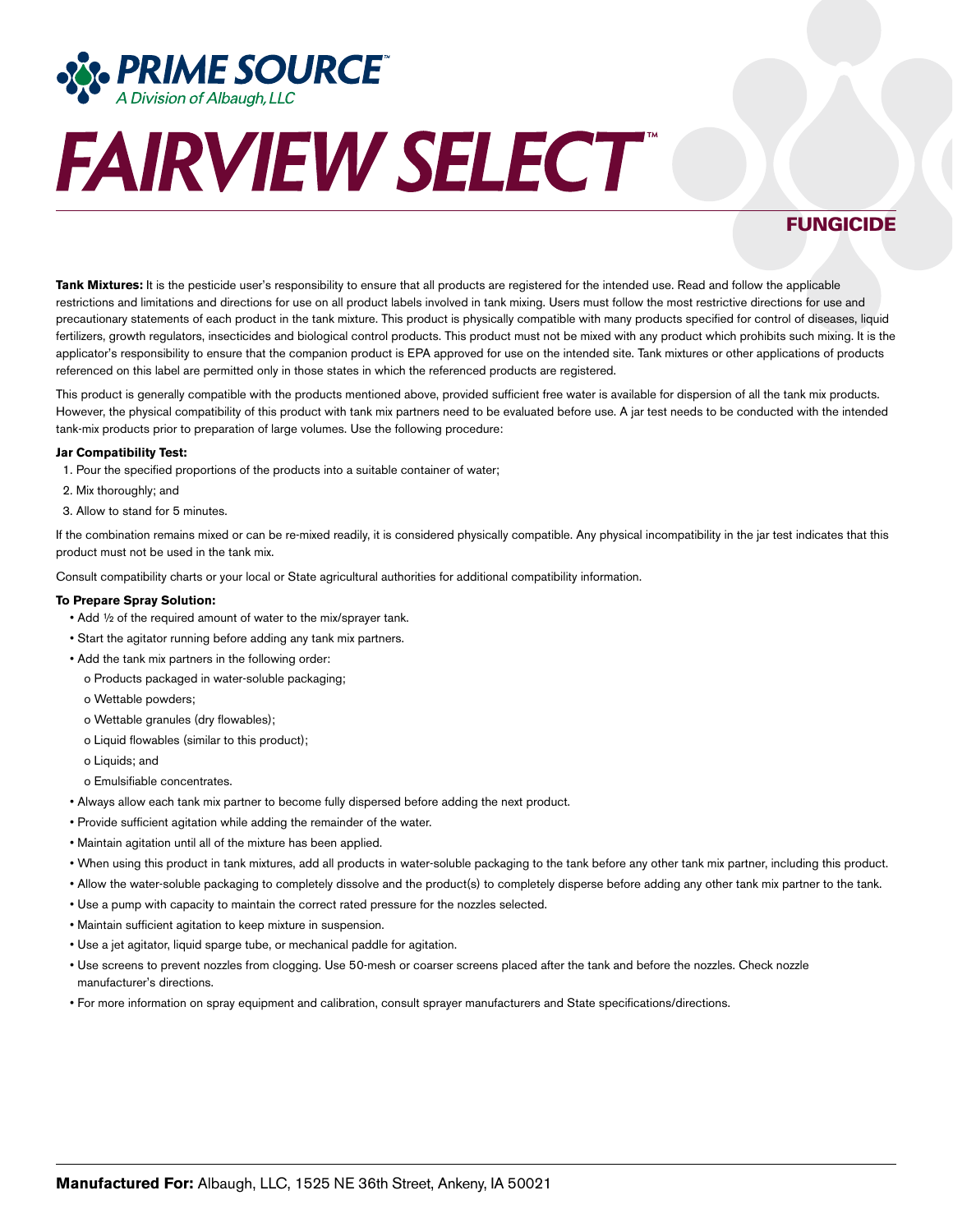

## **FUNGICIDE**

#### **TURFGRASS DISEASE CONTROL**

- 1. Use this product in a Preventive Disease Control Program.
- 2. Apply in sufficient water to ensure thorough coverage.
- 3. Apply after mowing or allow sprayed area to completely dry before mowing.
- 4. For control of foliar diseases, allow sprayed area to completely dry before irrigation.
- 5. For optimum turf quality and disease control, use this product in conjunction with turf management practices that promote good plant health and optimum disease control.
- 6. Evaluate spray additives prior to use. Label directions are based on data obtained with no additives.
- 7. Before use of any fungicide, proper diagnosis of the organism causing the disease is important. Use of diagnostic kits or other means of identification of the disease organism is essential to determine the best control measures.
- 8. For use on all golf turf applications of cool season and warm season grasses.
- 9. Avoid consecutive applications of this product with other DMI containing fungicides when temperatures are expected to exceed 85 degrees F.

| <b>USE RATE</b>                                                                                                                                              |                                                 |                                          |                                                                      |                                                                                                                                                                                                                                                                                                                                                                                   |
|--------------------------------------------------------------------------------------------------------------------------------------------------------------|-------------------------------------------------|------------------------------------------|----------------------------------------------------------------------|-----------------------------------------------------------------------------------------------------------------------------------------------------------------------------------------------------------------------------------------------------------------------------------------------------------------------------------------------------------------------------------|
| <b>Diseases Controlled</b><br>Pathogen(s)                                                                                                                    | <b>Application</b><br><b>Interval</b><br>(Days) | Rate Fl. Oz.<br>Product/<br>1,000 Sq. Ft | Lbs. A.I./ Acre                                                      | Instructions For Use on Golf Course Tees, Greens,<br><b>Fairways, and Roughs</b>                                                                                                                                                                                                                                                                                                  |
| Dollar Spot<br>Sclerotinia homoeocarpa<br>Lanzia spp.<br>Moellerodiscus spp.<br>Copper Spot<br>Gloeocercospora sorghi<br>Powdery Mildew<br>Erysiphe graminis | 14                                              | 1.3                                      | 0.708 lb. a.i.<br>fluazinam/A<br>0.734 lbs. a.i.<br>tebuconazole/A   | Apply as a preventive disease program, starting when<br>conditions become favorable for disease.<br><b>DO NOT</b> make more than two consecutive applications of<br>this product or other DMI (Group 3) containing fungicides.<br>Alternate with a fungicide having a different mode of action.                                                                                   |
| Leaf Spot, Melting-Out,<br><b>Brown Blight</b><br>Drechslera spp.<br>including D. poae,<br>D. siccans)                                                       | 14                                              | 1.3                                      | 0.708 lb. a.i.<br>fluazinam/A<br>0.734 lbs. a.i.<br>tebuconazole/A   | Apply when conditions become favorable for disease. For<br>broad-spectrum disease control, tank mix with the labeled<br>rate of another fungicide labeled for control of these diseases,<br>similar to polyoxin D zinc salt.                                                                                                                                                      |
| <b>Brown Patch</b><br>Zoysia Patch<br>Large Patch<br>Rhizoctonia solani                                                                                      | 14                                              | 1.3                                      | $0.708$ lb. a.i.<br>fluazinam/A<br>0.734 lbs. a.i.<br>tebuconazole/A | Begin applications in May or June or as conditions become<br>favorable for disease development. To control Large patch,<br>apply in fall when temperature drops below 70°F. For broad-<br>spectrum control or for control greater than 14 days, tank mix<br>with the labeled rate of another fungicide labeled for control of<br>these diseases, similar to polyoxin D zinc salt. |
| <b>Red Thread</b><br>Laetisaria fuciformis                                                                                                                   | 14                                              | 1.3                                      | 0.708 lb. a.i.<br>fluazinam/A<br>0.734 lbs. a.i.<br>tebuconazole/A   | Apply when conditions become favorable for disease.                                                                                                                                                                                                                                                                                                                               |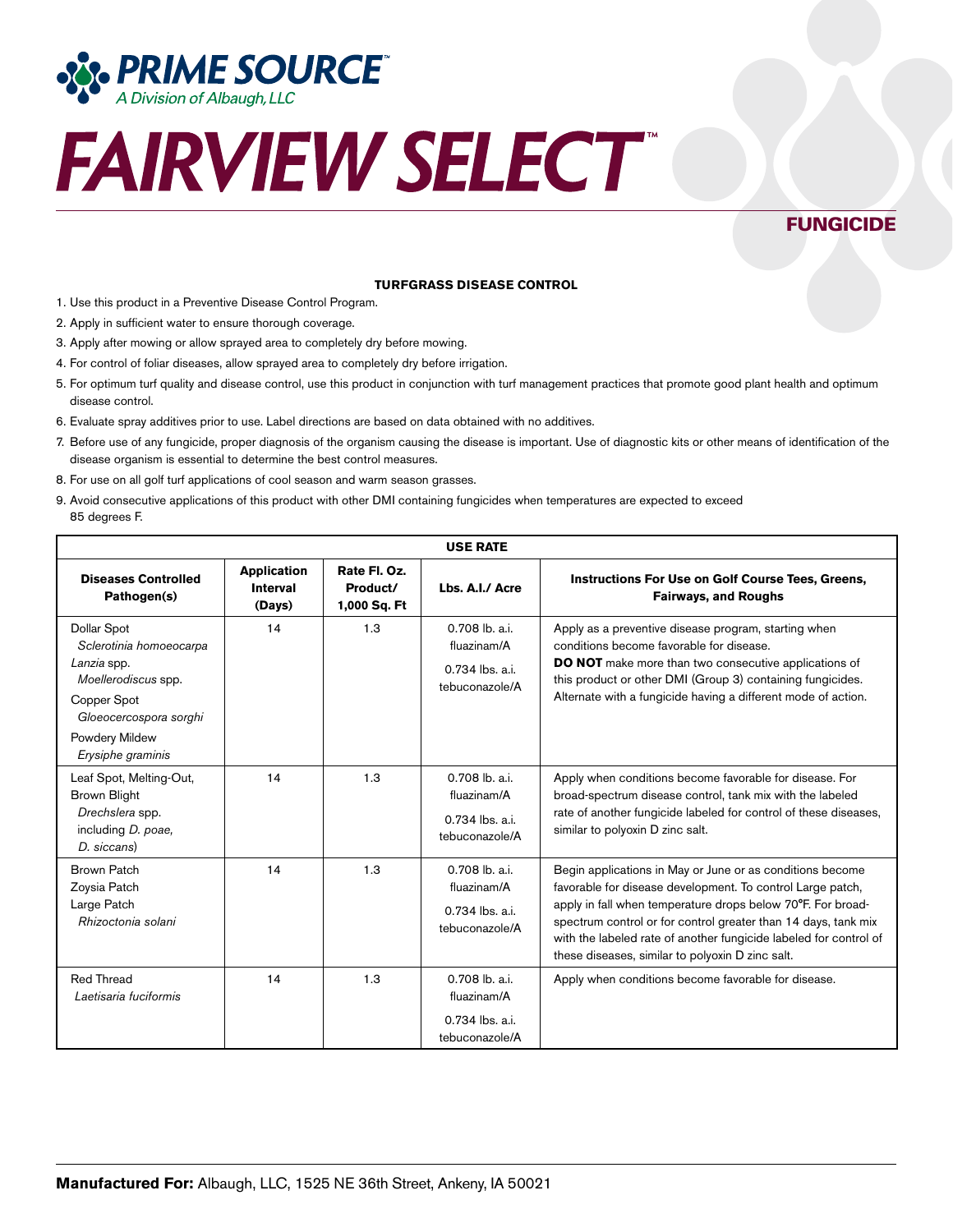

## **FUNGICIDE**

| <b>USE RATE</b>                                                                |                                                 |                                          |                                                                    |                                                                                                                                                                                                                                                                                                                |
|--------------------------------------------------------------------------------|-------------------------------------------------|------------------------------------------|--------------------------------------------------------------------|----------------------------------------------------------------------------------------------------------------------------------------------------------------------------------------------------------------------------------------------------------------------------------------------------------------|
| <b>Diseases Controlled</b><br>Pathogen(s)                                      | <b>Application</b><br><b>Interval</b><br>(Days) | Rate Fl. Oz.<br>Product/<br>1,000 Sq. Ft | Lbs. A.I./ Acre                                                    | Instructions For Use on Golf Course Tees, Greens,<br><b>Fairways, and Roughs</b>                                                                                                                                                                                                                               |
| Anthracnose<br>Colletotrichum cereal                                           | 14                                              | 1.3                                      | 0.708 lb. a.i.<br>fluazinam/A<br>0.734 lbs. a.i.<br>tebuconazole/A | Applications need to be made prior to infection. Alternate or<br>tank mix this product with another fungicide for anthracnose<br>disease prevention. This product need to be tank mixed with<br>the labeled rate of another fungicide labeled for control of this<br>disease, similar to polyoxin D zinc salt. |
| <b>Gray Snow Mold</b><br>Typhula spp.<br>Pink Snow Mold<br>Microdochium nivale | 14                                              | 1.3                                      | 0.708 lb. a.i.<br>fluazinam/A<br>0.734 lbs. a.i.<br>tebuconazole/A | Apply one to two applications in the late fall before snow<br>cover. DO NOT apply on top of the snow. For optimum<br>disease control, tank mix with the labeled rate of another<br>fungicide labeled for control of these diseases, similar to<br>iprodione and thiophanate-methyl.                            |
| <b>Pink Patch</b><br>Microdochium nivale                                       | 14                                              | 1.3                                      | 0.708 lb. a.i.<br>fluazinam/A<br>0.734 lbs. a.i.<br>tebuconazole/A | Apply in the fall or early spring when conditions are favorable<br>for disease development. For optimum disease control, rotate<br>with the labeled rate of another fungicide labeled for control of<br>this disease, similar to iprodione and thiophanate-methyl.                                             |
| <b>Stem Rust</b><br>Puccinia graminis var<br>graminicola                       | 14                                              | 1.3                                      | 0.708 lb. a.i.<br>fluazinam/A<br>0.734 lbs. a.i.<br>tebuconazole/A | Apply on a preventive schedule when disease conditions are<br>favorable (cool and cloudy weather).                                                                                                                                                                                                             |
| Algal Scum<br>(filamentous blue-green<br>algae/cyanobacteria)                  | 14                                              | 1.3                                      | 0.708 lb. a.i.<br>fluazinam/A<br>0.734 lbs. a.i.<br>tebuconazole/A | This product need to be tank mixed with another fungicide<br>labeled for control of this disease, similar to chlorothalonil and<br>thiophanate-methyl or mancozeb.                                                                                                                                             |
| Brown Ring Patch<br>Waitea circinata                                           | 14                                              | 1.3                                      | 0.708 lb. a.i.<br>fluazinam/A<br>0.734 lbs. a.i.<br>tebuconazole/A | For prevention, begin applications when conditions are<br>favorable for disease development. Make two applications and<br>tank mix or alternate with polyoxin D zinc salt for optimal control.                                                                                                                 |
| Gray Leaf Spot<br>Pyricularia grisea                                           | 14                                              | 1.3                                      | 0.708 lb. a.i.<br>fluazinam/A<br>0.734 lbs. a.i.<br>tebuconazole/A | For prevention, begin applications when conditions are<br>favorable for disease development (July-Aug).<br>Alternate with another fungicide with a different mode of action,<br>similar to chlorothalonil and thiophanate-methyl.                                                                              |
| <b>Stripe Smut</b><br>Ustilago striiformis                                     | One<br>application                              | 1.3                                      | 0.708 lb. a.i.<br>fluazinam/A<br>0.734 lbs. a.i.<br>tebuconazole/A | Make a single application to historical disease areas in spring<br>as grass growth begins.                                                                                                                                                                                                                     |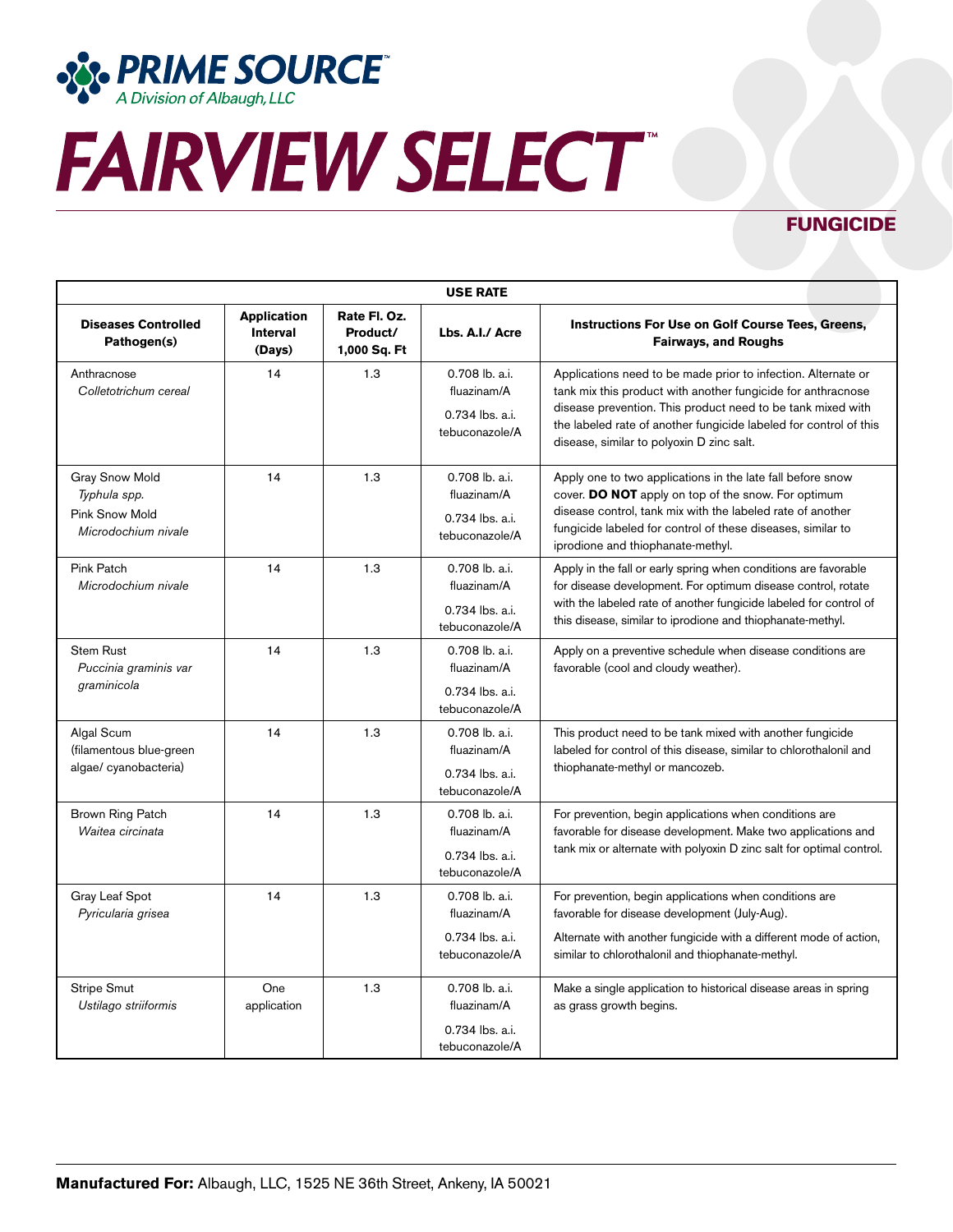

## **FUNGICIDE**

| <b>USE RATE</b>                           |                                   |                                          |                                                                      |                                                                                                                                                                                                                                                                                      |  |
|-------------------------------------------|-----------------------------------|------------------------------------------|----------------------------------------------------------------------|--------------------------------------------------------------------------------------------------------------------------------------------------------------------------------------------------------------------------------------------------------------------------------------|--|
| <b>Diseases Controlled</b><br>Pathogen(s) | Application<br>Interval<br>(Days) | Rate Fl. Oz.<br>Product/<br>1,000 Sq. Ft | Lbs. A.I./ Acre                                                      | Instructions For Use on Golf Course Tees, Greens,<br><b>Fairways, and Roughs</b>                                                                                                                                                                                                     |  |
| Fusarium Patch<br>Fusarium roseum         | 21                                | 1.3                                      | $0.708$ lb. a.i.<br>fluazinam/A<br>0.734 lbs. a.i.<br>tebuconazole/A | Apply first application in mid-June or 2-4 weeks prior to time<br>this blight normally becomes evident.<br>Immediately after fungicide is applied, irrigate the area with<br>sufficient water to move the active ingredient down into the<br>crown and active root zone of the turf. |  |

### **STORAGE AND DISPOSAL**

**DO NOT** contaminate water, food or feed by storage or disposal.

**PESTICIDE STORAGE:** Store in original container, in a secured, cool, dry place separate from food and feed. DO NOT store near heat or open flame.

PESTICIDE DISPOSAL: Wastes resulting from the use of this product may be disposed of on site or at an approved waste disposal facility.

#### **CONTAINER HANDLING:**

**NOTE:** This product is available in multiple containers. Refer to the Net Contents section of this products labeling for the applicable "Nonrefillable" or "Refillable" designation. Follow the container disposal [handling] instructions below that apply to your container type / size."

#### **[Nonrefillable Containers 5 Gallons or Less]**

**Nonrefillable container. DO NOT** reuse or refill this container. Offer for recycling if available. Triple rinse container (or equivalent) promptly after emptying. **Triple rinse as follows:** Empty the remaining contents into application equipment or a mix tank and drain for 10 seconds after the flow begins to drip. Fill the container 1/4 full with water and recap. Shake for 10 seconds. Pour rinsate into application equipment or a mix tank or store rinsate for later use or disposal. Drain for 10 seconds after the flow begins to drip. Repeat this procedure two more times. Then offer for recycling or reconditioning, or puncture and dispose of in a sanitary landfill, or by other procedures approved by State and local authorities. Plastic containers are also disposable by incineration.

**Nonrefillable container. DO NOT** reuse or refill this container. Offer for recycling if available. Triple rinse or pressure rinse container (or equivalent) promptly after emptying.

**Triple rinse as follows:** Empty the remaining contents into application equipment or a mix tank. Fill the container 1/4 full with water. Replace and tighten closures. Tip container on its side and roll it back and forth, ensuring at least one complete revolution, for 30 seconds. Stand the container on its end and tip it back and forth several times. Turn the container over onto its other end and tip it back and forth several times. Empty the rinsate into application equipment or a mix tank or store rinsate for later use or disposal. Repeat this procedure two more times. Then offer for recycling if available or puncture and dispose of in a sanitary landfill, or by incineration.

**Pressure rinse as follows:** Empty the remaining contents into application equipment or a mix tank and continue to drain for 10 seconds after the flow begins to drip. Hold container upside down over application equipment or mix tank and continue to drain for 10 seconds after the flow begins to drip. Hold container upside down over application equipment or mix tank or collect rinsate for later use or disposal. Insert pressure rinsing nozzle in the side of the container, and rinse at about 40 PSI for at least 30 seconds. Drain for 10 seconds after the flow begins to drip. Then offer for recycling if available or puncture and dispose of in a sanitary landfill, or by incineration.